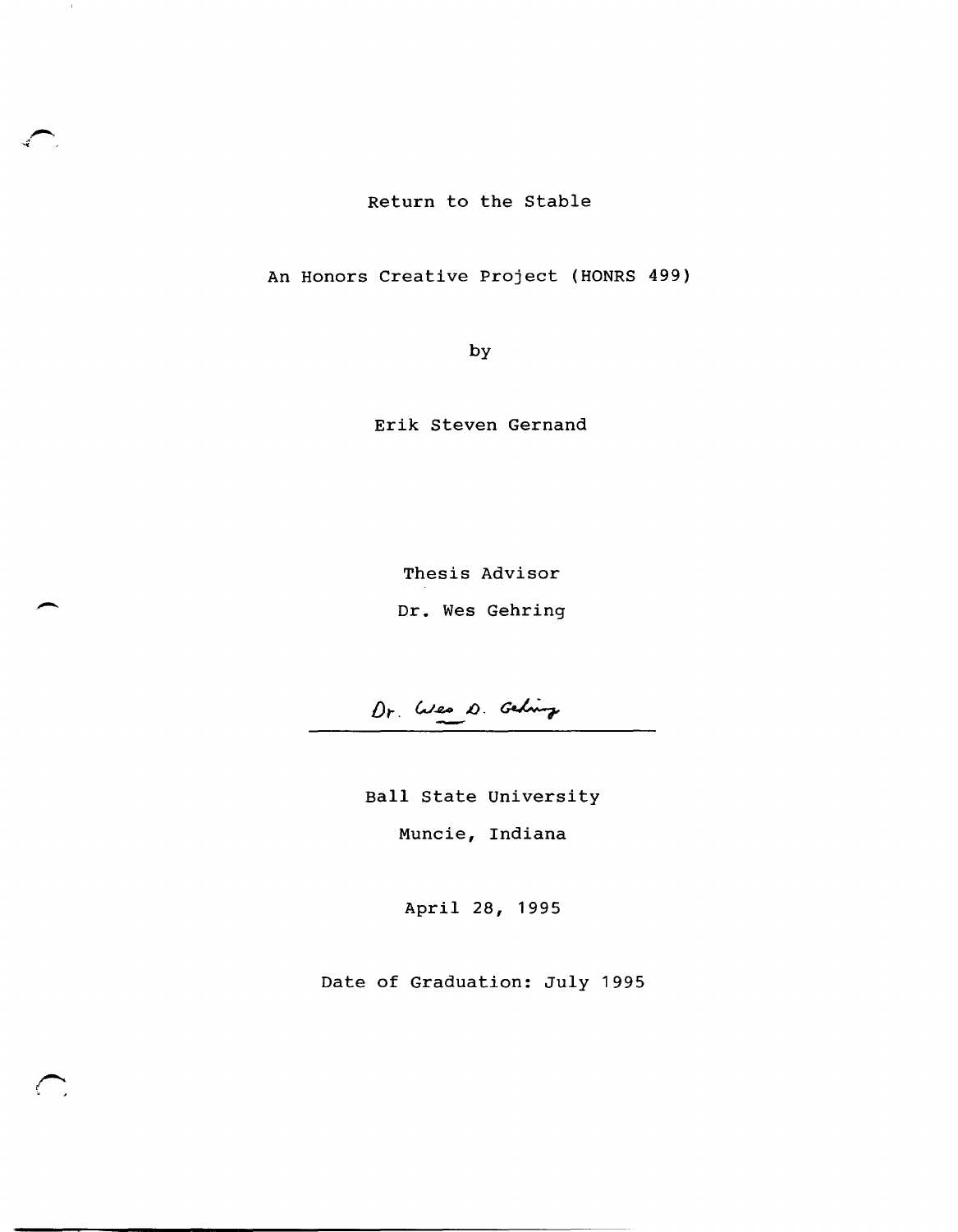SpCoH 'Tie:: I:,  $\mathcal{F}$ . -  $\sim$   $\mu$ I"·  $\therefore$  47

 $\overline{\phantom{a}}$ 

Abstract

# Purpose of creative project

The children's musical Return to the Stable was written to fill a lacking I discovered while looking for suitable plays for my youth group to perform during the Easter season. When I couldn't find anything I was interested in, I decided to write my own play. I thought that would be a perfect way to use my communications skills and complete my Honors project. After completing the written play I put it to the test. The play was produced under my direction on April 9, 1995 at Trinity United Methodist Church where I served as youth pastor from Fall 1993 until Spring 1995. Producing the play was the best way for me to make revisions as a writer. It was truly a work in progress until the play actually hit the stage that Sunday morning. I also created three original songs on the guitar which were performed within the play. My Honors creative project is the most fulfilling work I have done while a student at Ball State. I truly enjoyed being able to combine my passions - music, youth work and communications. Even though playwriting is not directly in the realm of my major of telecommunications, it is definitely an important part of the communications of our culture.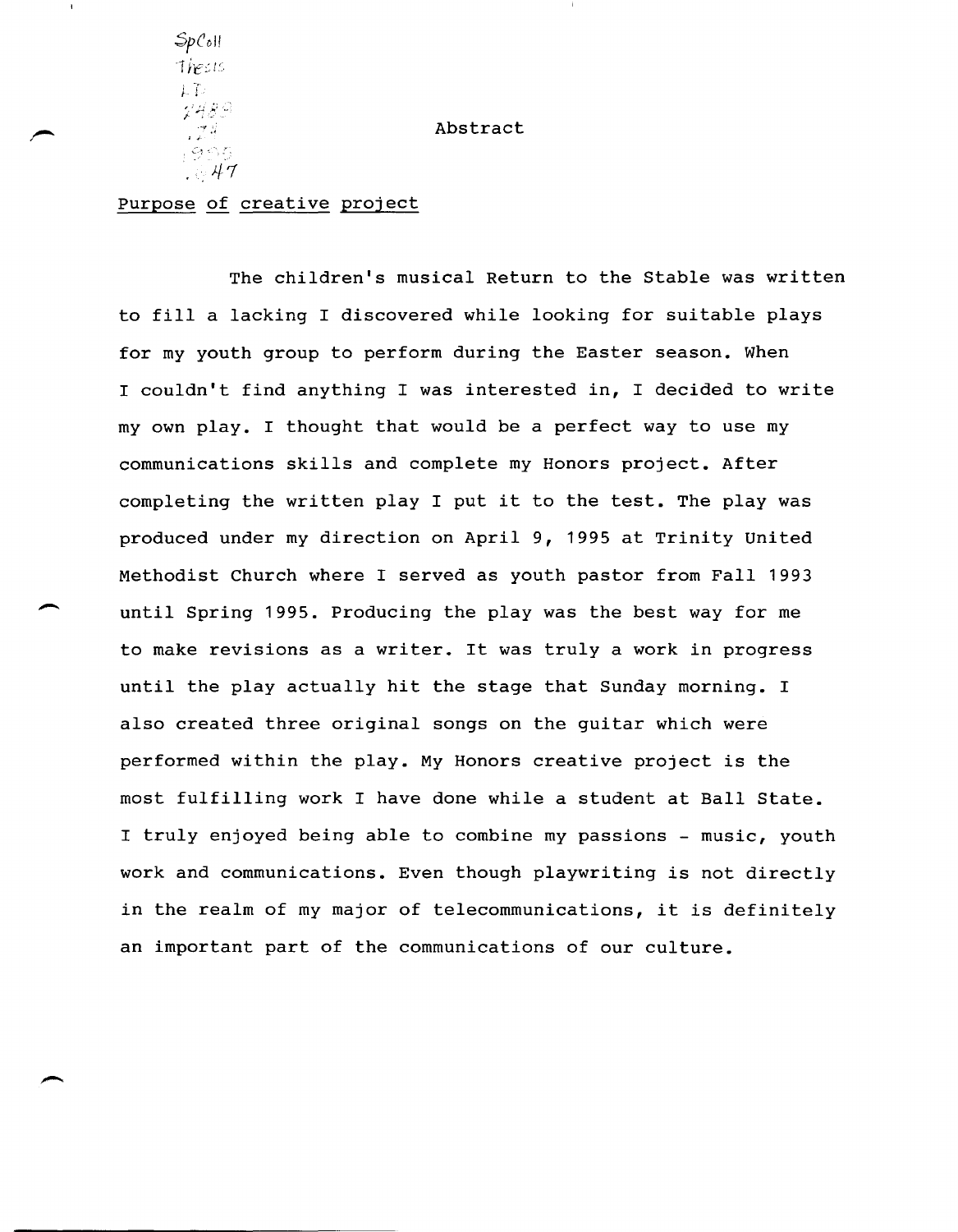# **Return to the Stable**

 $\overline{1}$ 

- 1

by: Erik Gernand

an Easter play for youth groups of all sizes

ACT I

A barn in a village near Jerusalem.

song: Light is the Soul

ACT II A temple on the way to Jerusalem.

- song: Follow Me

ACT III The road into Jerusalem.

song: 'Til the End of Time

Originally performed April 9, 1995 at Trinity United Methodist Church, Portland, IN.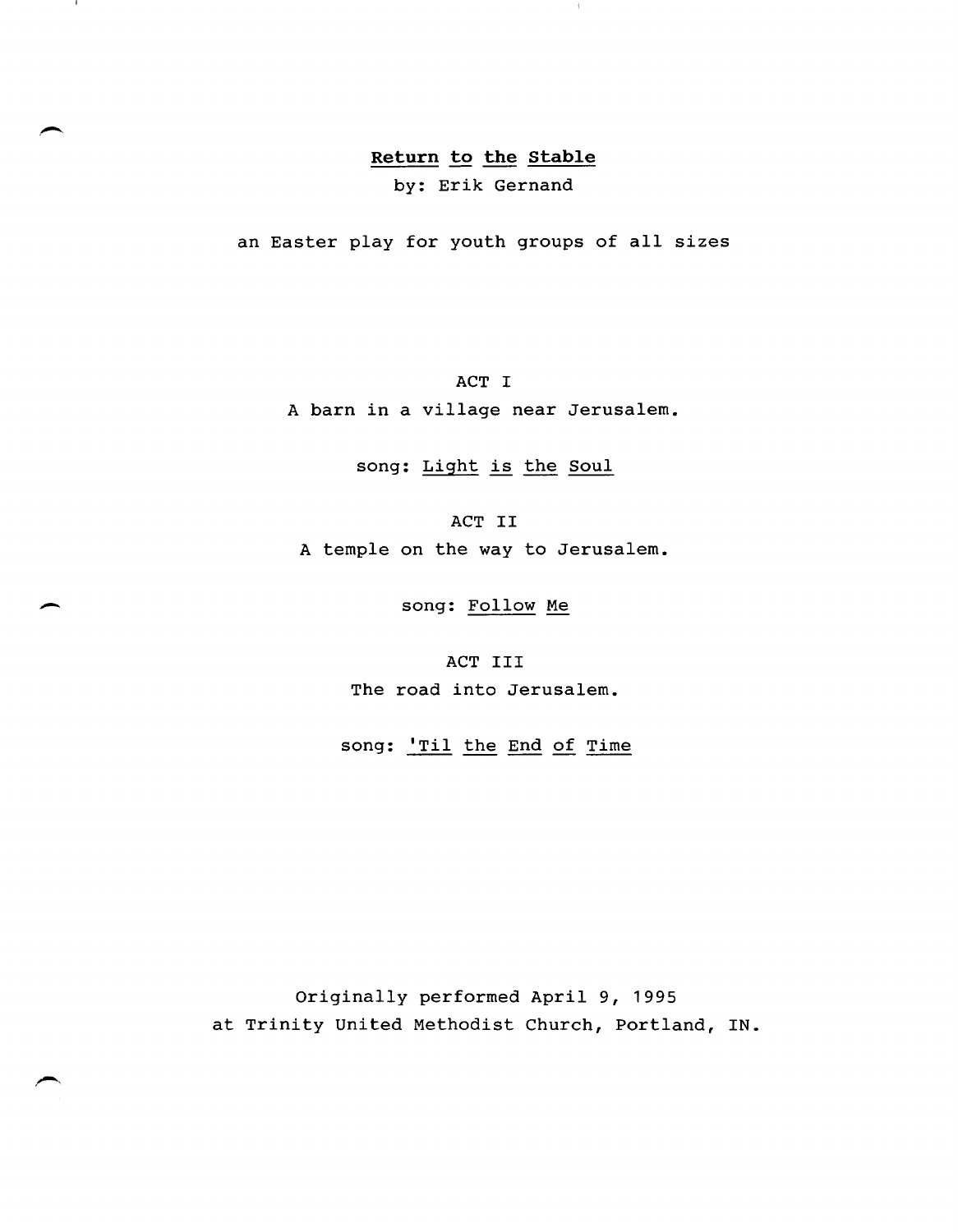**cast of Characters** 

 $\overline{\phantom{a}}$ 

 $\mathbf{I}$ 

-

--

(speaking roles)

# Esther & Bessie

two grandmotherly, scripture quoting cows who would give the shirts off their backs to help someone

Nadine

a crabby, selfish, conceited old horse with a bad attitude

Donald

the donkey who carried Mary into Bethlehem, a real family man

Oliver

a poor old ox who needs some help

Danny a real tough guy dove from the bad side of Jerusalem

# NARRATOR

# SCRIPTURE READER

(non-speaking roles)

Donald Jr. (the donkey), two pesky goats, Jesus, the crowd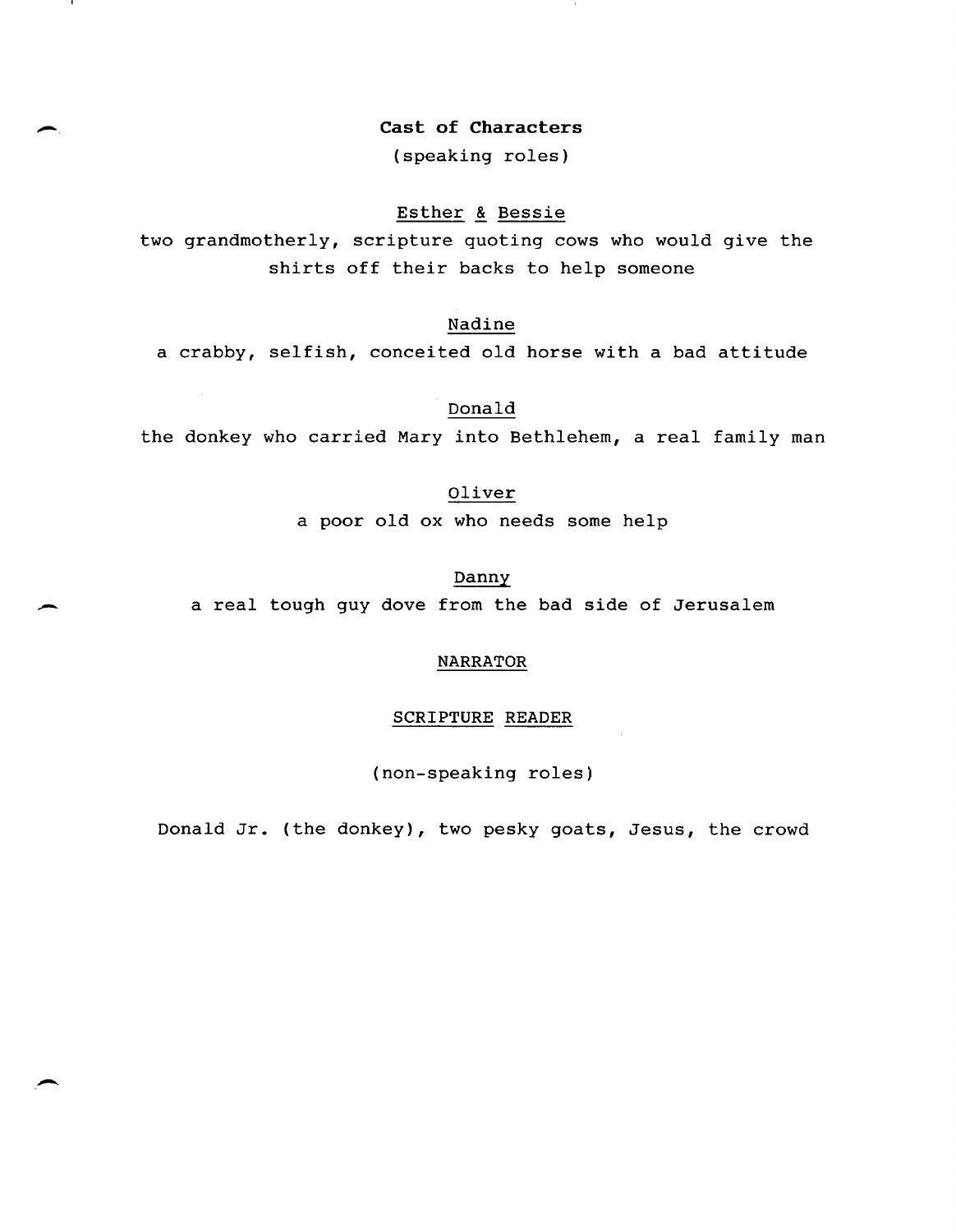# Act 1

# SCRIPTURE READER

As they approached Jerusalem and came to Bethphage, on the Mount of Olives, Jesus sent two disciples, saying to them, "Go to the village ahead of you, and at once you will find a donkey tied there, with her colt by her. Untie them and bring them to me. If anyone says anything to you, tell them that the Lord needs them, and he will send them right away." This took place to fulfill what the prophet wrote. Luke 21:1-4

(THE SCENE IS THE INSIDE OF A BARN. THERE IS SOME HAY LYING AROUND. BACK IN THE CORNER, NADINE THE HORSE IS SLEEPING. UP FRONT, ESTHER AND BESSIE, THE COWS, ARE SLEEPING ALSO.)

#### NARRATOR

Welcome to Jerusalem, 33 A.D. the year of our Lord. The city has been in quite a stir lately. Jesus is preparing to come to the city. His teachings have made him one of the most popular men around. But also one of the most hated. He tells the people of eternal life and forgiveness of their sins. He offers them the gifts of his Father. Whenever Jesus preaches on a hillside, a large crowd always gathers to hear what he has to say. But there are also a great deal of people who don't agree with Jesus. They don't believe that he is the Son of God. Many of the leaders of the temples and cities want to see Jesus killed because of what he is saying. And if they have their way, he will be killed. Our story starts in a barn on the outskirts of a village near

Jerusalem. Nadine, the horse, is sleeping in the corner. She is very old, and also very grumpy. The two cows are Bessie and Esther. They live in the barn with Nadine. Be careful not to wake them up.

(NADINE STARTS TO SNORE VERY LOUDLY. AFTER A FEW SECONDS, ESTHER STARTS TO ROLL AROUND AND GRUNT LIKE SHE IS HAVING A NIGHTMARE. SHE THEN SITS UP QUICKLY.)

#### ESTHER

Earthquake!

 $\overline{\phantom{a}}$ 

 $\overline{\phantom{a}}$ 

BESSIE (Waking up quickly.) Calm down, Esther honey. It's just Nadine.

#### ESTHER

(Regaining composure.)

Oh! Thank goodness!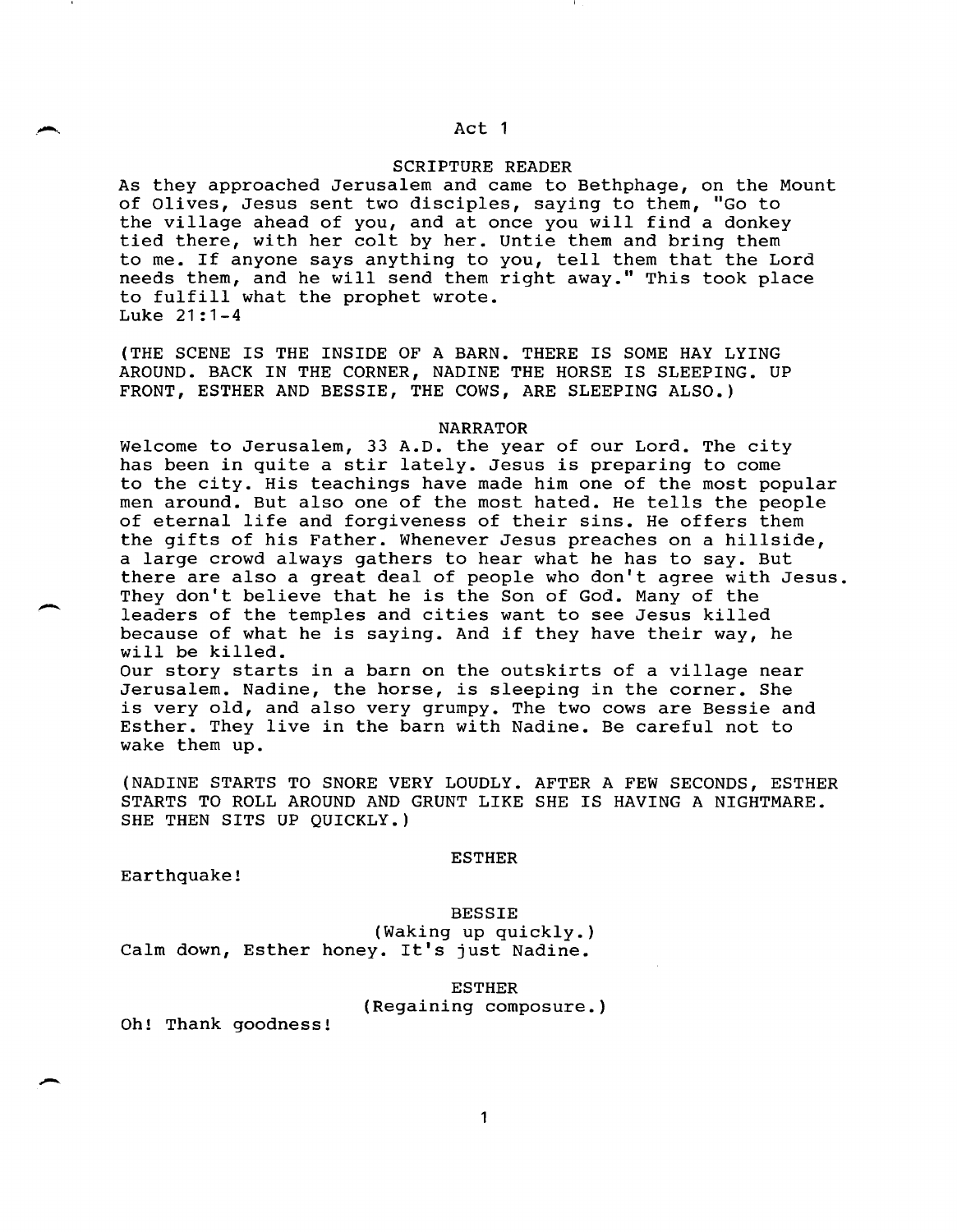(BESSIE AND ESTHER LOOK OVER AT NADINE AS SHE CONTINUES TO SNORE. )

**BESSTE** 

I haven't had a good night's sleep in years. That snoring is driving me crazy.

# ESTHER

Maybe we should say something.

BESSIE

Oh Esther! The shame of it. That wouldn't be very ladylike.

ESTHER

But Bessie, we've taken this like polite little cows long enough. She's going to do us in.

BESSIE Maybe if we throw something at her she'll stop.

ESTHER

Like what?

 $\overline{\phantom{0}}$ 

#### BESSIE

Like...(she gets up and looks around, then looks out the window) like that boulder out there.

ESTHER

Oh Bessie, we've put ourselves to shame. Remember what Jesus said...

#### BESSIE

I know, "Do unto others as you would have them do unto you." You're right, it's not that bad.

(NADINE SUDDENLY STARTS TO HAVE A VIOLENT SNORING ATTACK. BOTH COWS QUICKLY PICK UP PILLOWS AND THROW THEM AT NADINE. AS SOON AS THEY THROW THEM, THEY DUCK DOWN SO SHE WON'T KNOW IT WAS THEM. NADINE SITS UP QUICKLY AND LOOKS DAZED. SHE MUMBLES SOMETHING THEN QUICKLY DROPS BACK DOWN TO SLEEP. SHE IS NOT SNORING THIS TIME. BESSIE AND ESTHER APPREHENSIVELY SIT BACK UP. )

#### ESTHER

It worked!

#### BESSIE

Finally, we can get back to our nap.

(BOTH COWS LAY DOWN. A FEW SECONDS LATER, NADINE STARTS TO SNORE AGAIN. COWS GROAN. SUDDENLY A DONKEY HEEHAWING IS HEARD FROM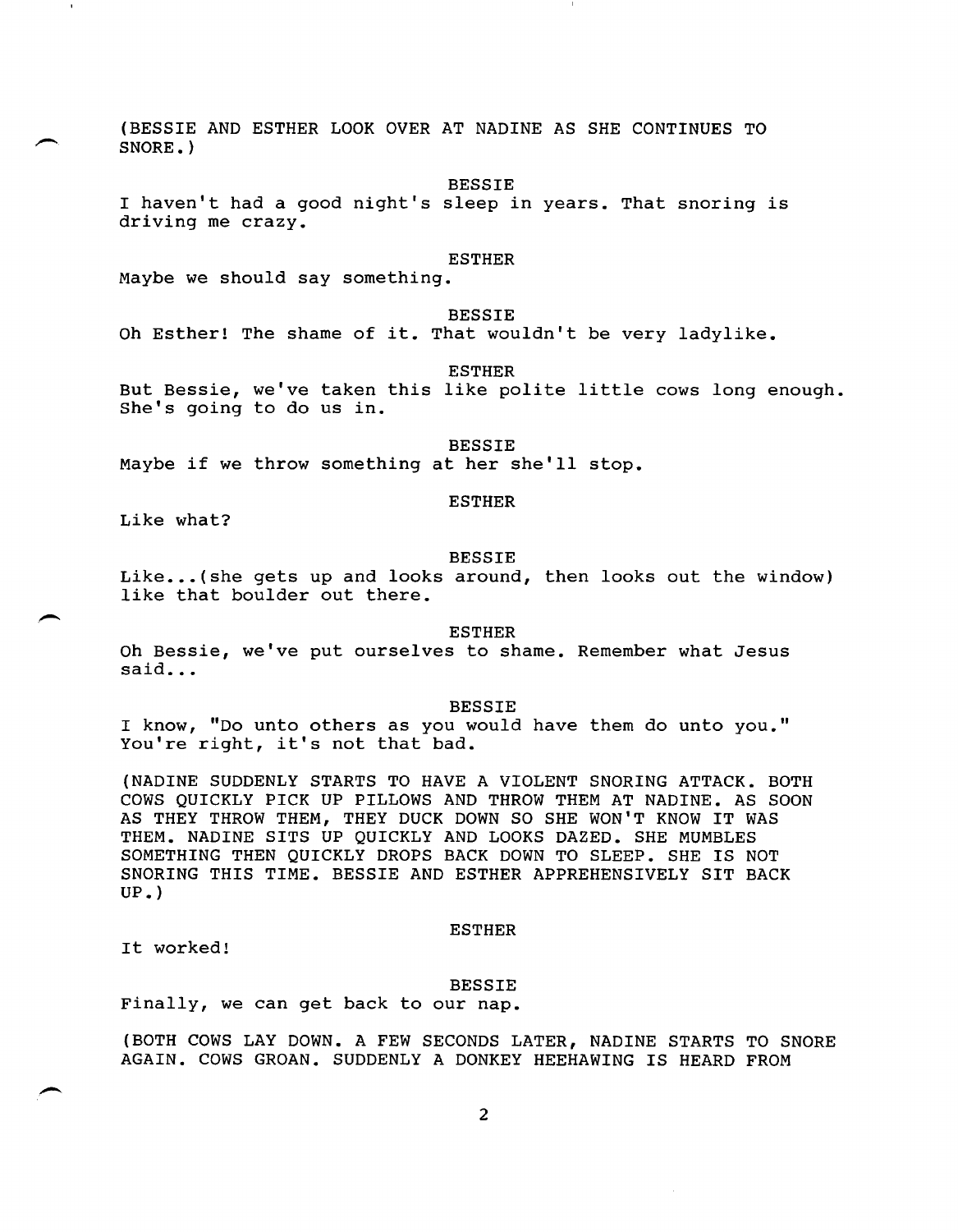THE BACK. DONALD DONKEY COMES QUICKLY DOWN THE AISLE TO THE STAGE. BESSIE AND ESTHER WAKE UP.)

DONALD (Very distressed.) Hello! Hello! Is anybody in there?

ESTHER

Yes. Come in!

## BESSIE

What's the matter, dear sir.

(DONALD COMES UP ON STAGE AS NADINE WAKES UP FROM THE COMMOTION.)

DONALD

I'm looking for...

(ALL THE ANIMALS FACES LIGHT UP WITH SURPRISE AS THEY RECOGNIZE EACH OTHER.)

#### ESTHER

Donald!

#### DONALD

Esther! Bessie! Is it really you?!

### NADINE

(In shock. Rubs here eyes.)

Oh no! Tell me I'm having a nightmare. Somebody please wake me up. Kick me, quick!

(BESSIE AND ESTHER LOOK AT EACH OTHER AS IF THAT WERE A GOOD IDEA. )

BESSIE

Shame on us for even thinking that.

#### DONALD

What are you doing here?

#### ESTHER

We moved here from Bethlehem several years ago.

#### BESSIE

Yes, and we are very pleased with the accommodations.

ESTHER

Oh yes, it just has home written all over it.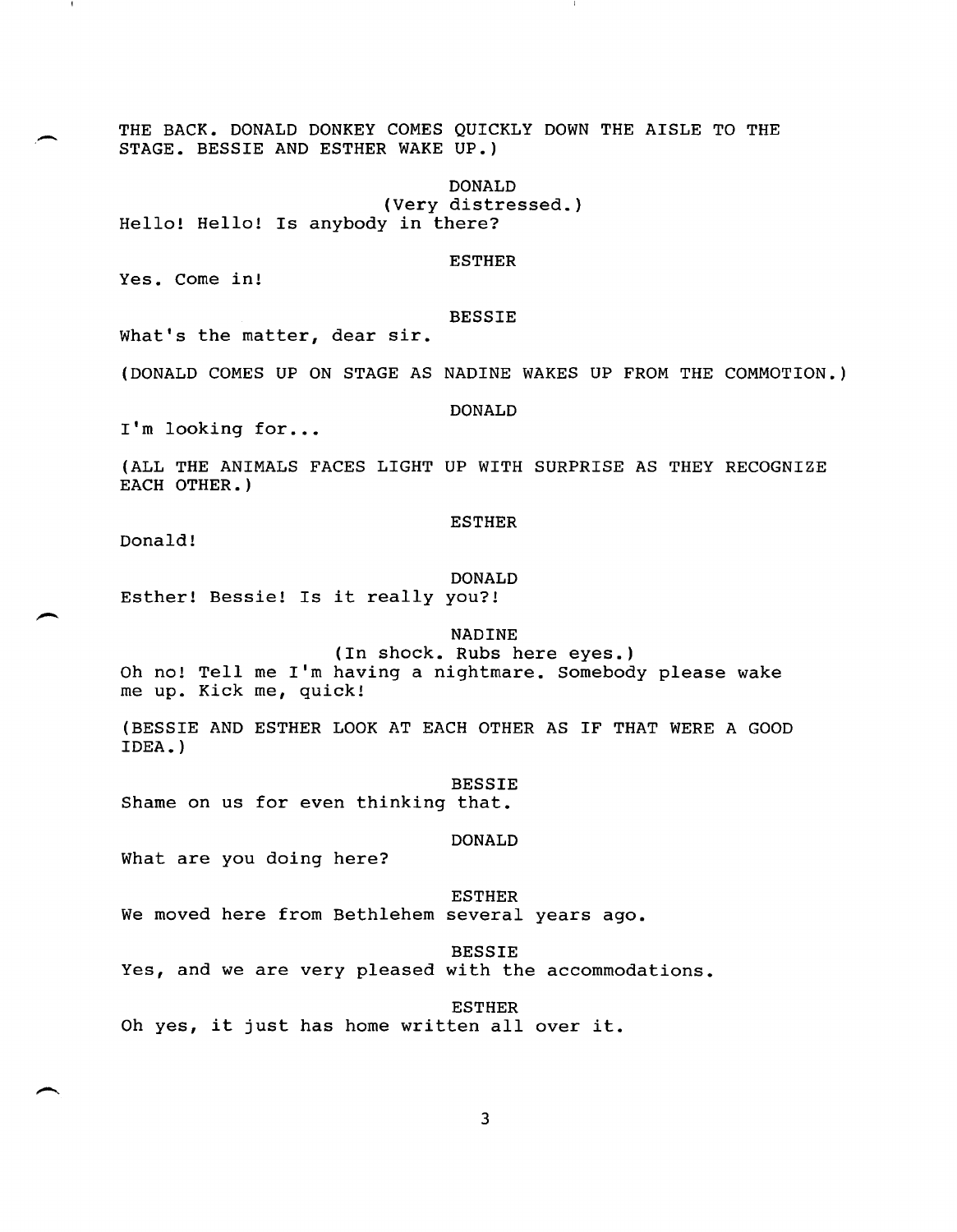BESSIE

And the neighborhood is simply adorable. This nice elderly mule couple lives just down the street and...

NADINE

Would you both please stop your chomping. The real question is what are YOU (to Donald) doing here and when are you leaving?

BESSIE

( Scolding. )

Oh Nadine!

DONALD

Yes. I'm not here to visit. I'm looking for my wife and son.

ESTHER

(Exci tedly. )

You're married.

# BESSIE

Oh, the beautiful union before God of two animals always gets me choked up. What could be more beautiful?

DONALD

The problem is, I can't find them. The last time I saw my wife and son they were standing at the barn next door. I went to run an errand and the next thing I knew they were gone.

#### ESTHER

What do they look like?

NADINE

What do you think they look like? They're a couple of donkeys.

BESSIE

Wait a minute. I think I do remember seeing two donkeys out there yesterday.

DONALD

Yes. That's when I saw them last.

BESSIE

It seems like two men took them away.

## DONALD

Do you know who the men were?

BESSIE

Not exactly.

# ESTHER

Think Bessie! We've got to help him.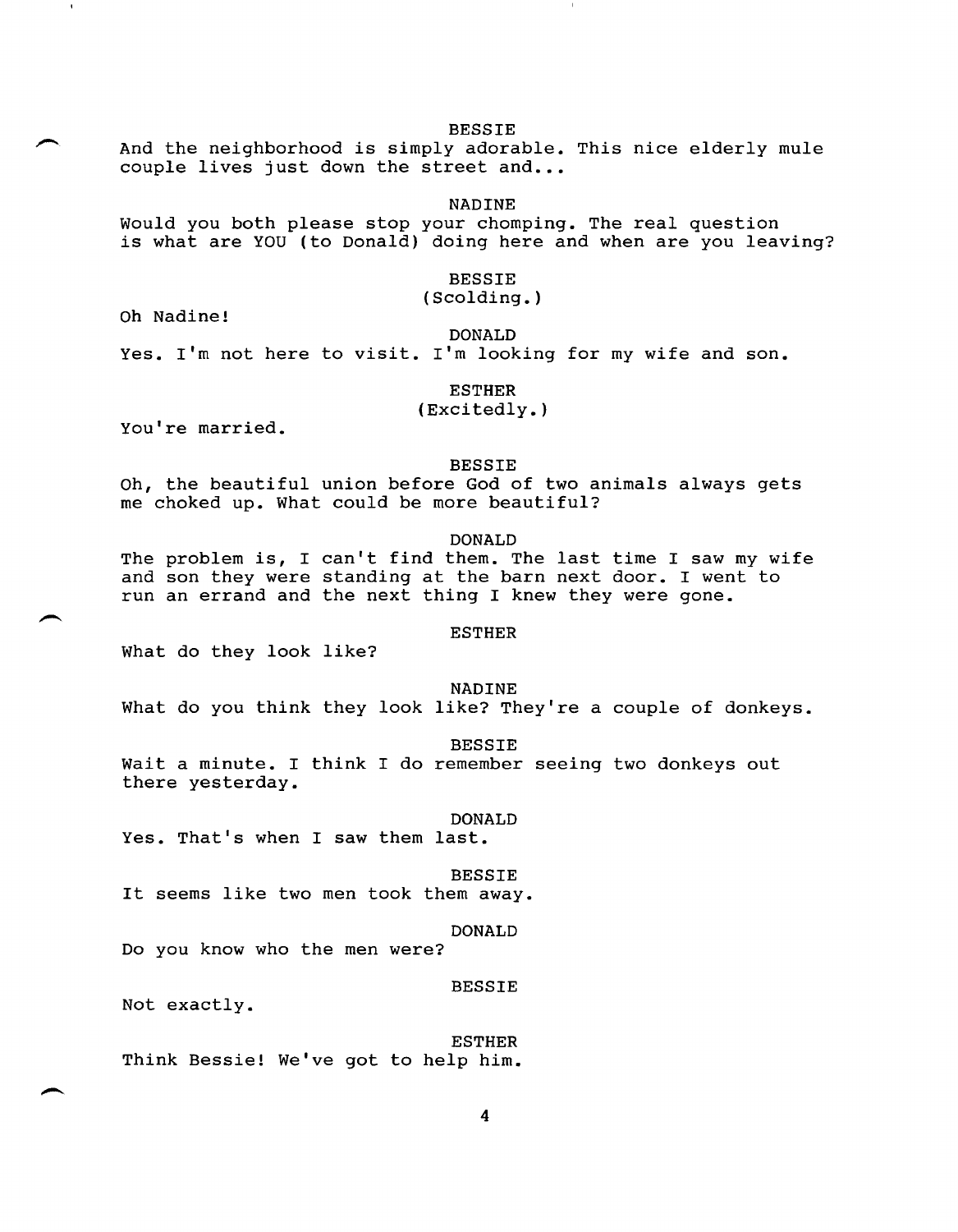BESSIE

Well, I couldn't say for sure, not with my bad vision and all...

ESTHER

Oh the years have not been good on Bessie's eyes.

BESSIE

But I think they were some of the men who go around with Jesus.

## DONALD

You still see Jesus?

#### ESTHER

Oh yes, Donald. Every chance we get.

#### BESSIE

Ever since that night in Bethlehem when Mary rode in on your back and the little baby was born, we've followed our Lord wherever he preaches.

#### ESTHER

He gives us hope when nothing else can. Even if your family isn't with him, he can surely help you.

# NADINE

Don't you see him anymore?

## DONALD

I've meant to. I really have. That night that I carried his mother into the stable in Bethlehem and saw the Lord born as a little baby, I promised I would follow him - but it hasn't been easy.

#### BESSIE

That's okay. It's hard for everyone.

## DONALD

No, you don't understand. It's been too many years since I last saw Jesus. He's probably forgotten me, or is mad at me for abandoning him for other things.

#### ESTHER

I can assure you that he will greet you with open arms Donald.

#### BESSIE

Jesus even loves Nadine. He certainly has room in his heart for you.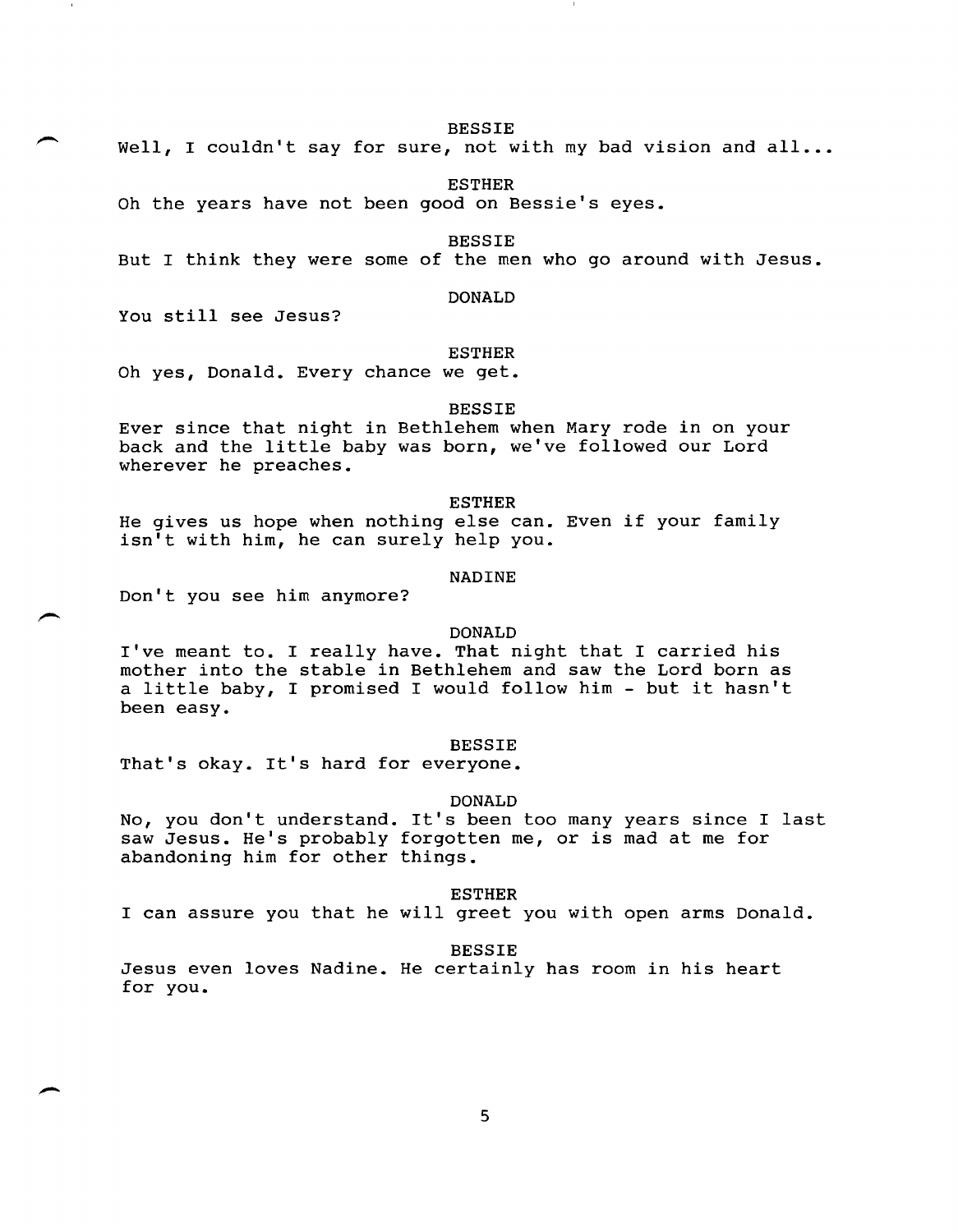DONALD Then I should find Jesus. Hopefully my wife and child will be nearby. I would like to stay and visit, but surely you understand. **ESTHER** Of course we do. (DONALD STARTS TO LEAVE AND THE COWS LOOK AT EACH OTHER.) **BESSIE** (To Esther.) Are you thinking what I'm thinking? ESTHER Of course I am, Bessie. Donald wait! BESSIE (To Nadine.) Do you want to come with us, or are you going to stay here by yourself? NADINE If I go I'm not going to like it. ESTHER We wouldn't expect anything less. (THE FOUR ANIMALS EXIT TOGETHER.) SONG: LIGHT IS THE SOUL

 $\mathbf{1}$ 

6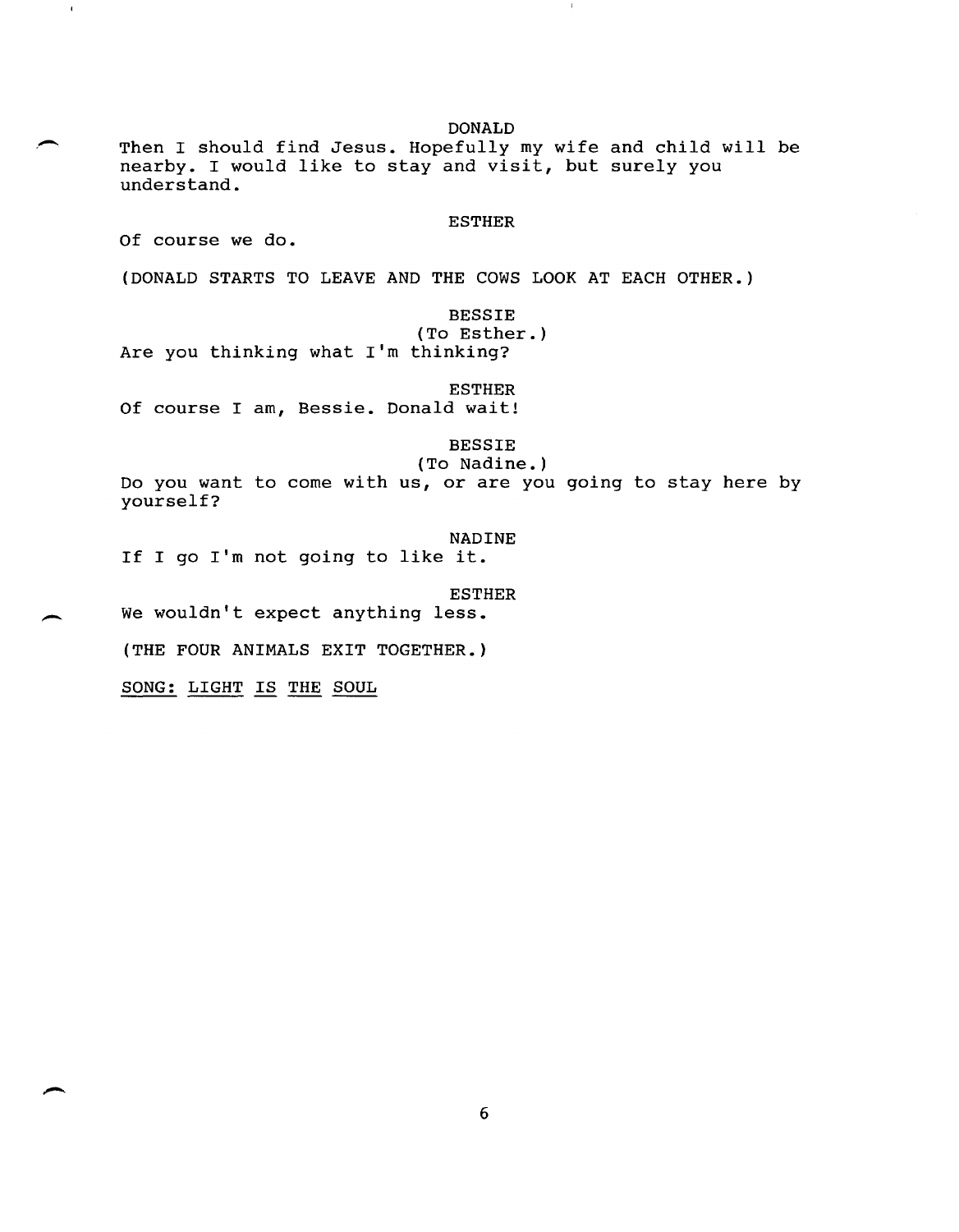# **Light is the Soul**

(Chorus)

Dark is the house, but light is the soul, Jesus my Saviour, He makes me whole, I'm not lonely, and I'm not afraid anymore.

Sometimes the world can be, a lonely place you see, It's a tragedy I'm crying for help. Then I found the key, to the mystery, Thought that I was through, but I will get by, because...

(Chorus)

I've wandered through all time, questioning my life, Had no place to really call my own. But when I looked toward, the heavenly reward, I knew that everything would work out fine, because...

(Chorus)

Now my life's complete, the Lord my God **I'll** meet, When glory comes to me on Judgment Day. My wish for you my friend, is that you'll let him in, His arms are open wide, he's calling you home, because...

7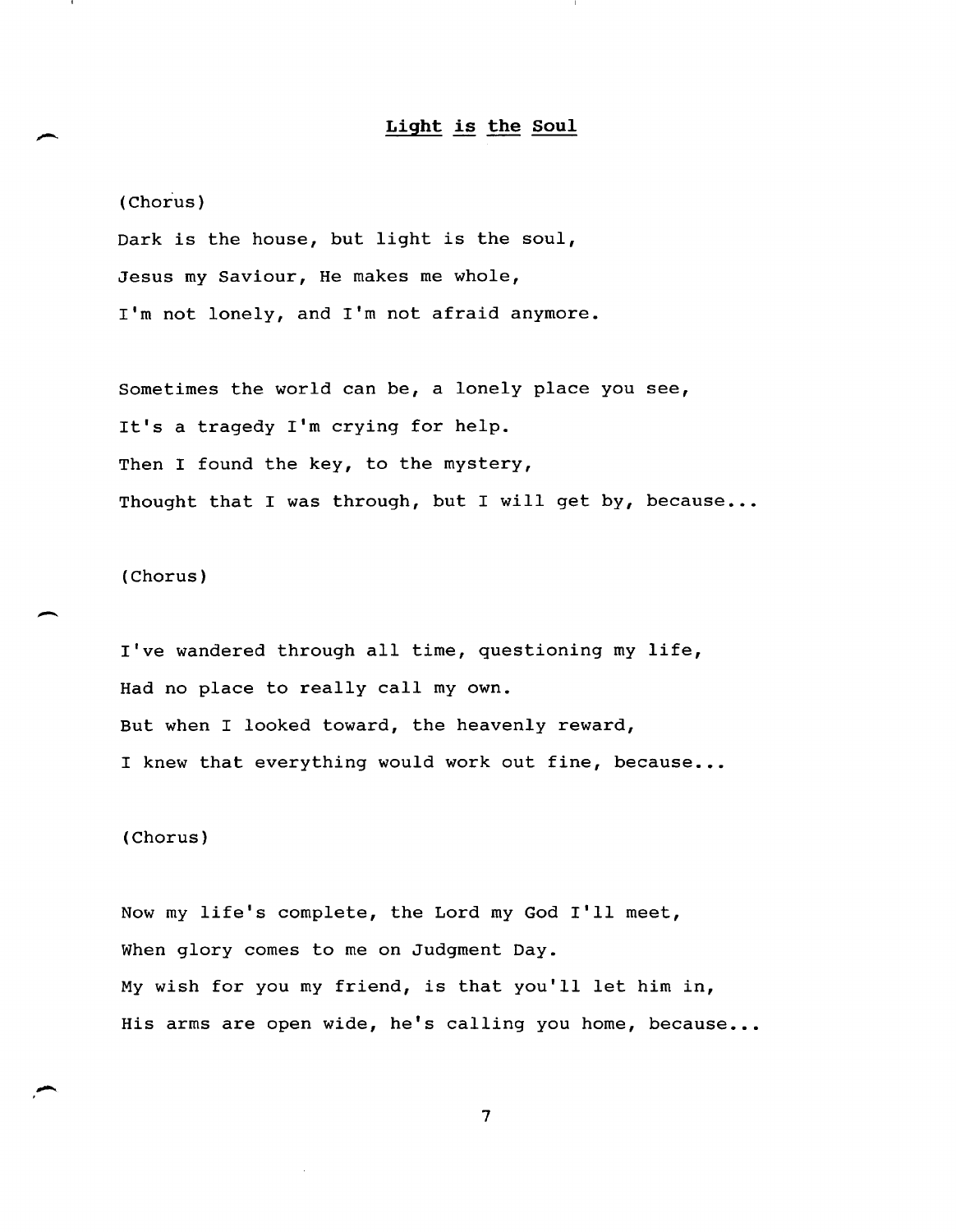(Chorus)

 $\mathcal{A}$ 

So drink of the wine, and eat of the bread, Take part in the feast, give thanks to the lamb, Because you're not lonely, and you're not afraid anymore.

**T** 

(Chorus)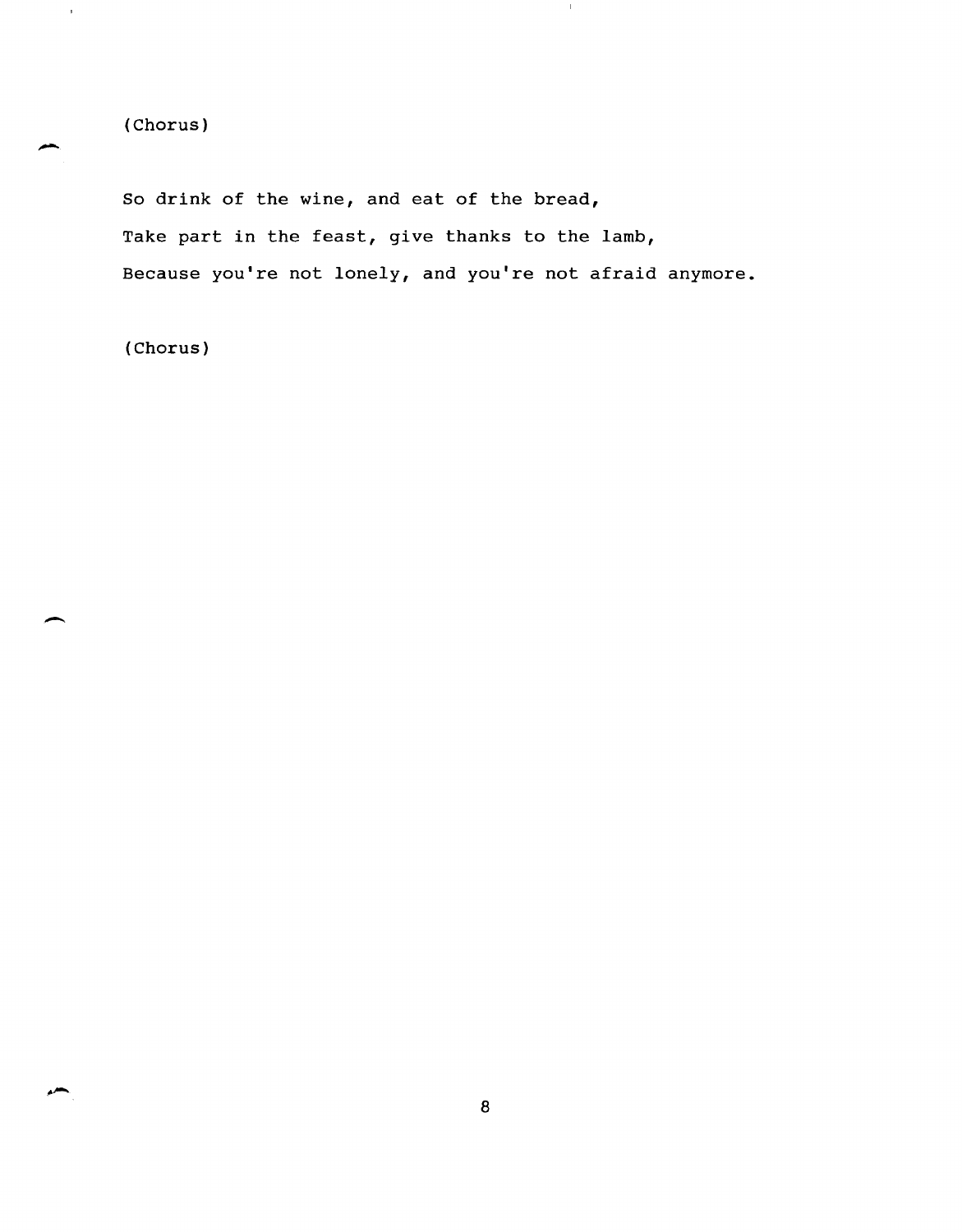# Act 2

# SCRIPTURE READER

When it was almost time for the Jewish Passover, Jesus went up to Jerusalem. In the temple courts he found men selling cattle, sheep and doves, and others sitting at tables exchanging money. So he made a whip out of cords, and drove all from the temple area, both sheep and cattle; he scattered the coins of the money changers and overturned their tables. To those who sold the doves he said, "Get these out of here! How dare you turn my Father's house into a market!" His disciples remembered that it is written: "Zeal for your house will consume me."

Then the Jews demanded of him, "What miraculous signs can you show us to prove your authority to do all this?" Jesus answered them, "Destroy this temple, and I will raise it again in three days."

The Jews replied, "It has taken forty-six years to build this temple, and you are going to raise it in three days?" But the temple he had spoken of was his body. After he was raised from the dead, his disciples recalled what he had said. Then they believed the Scripture and the words that Jesus had spoken. John 2:13-25

# NARRATOR

The four animals left towards Jerusalem in search of Donald's family. They attempted to follow Christ where he went, but Jesus and the disciples moved too fast for the old animals to keep up. Before nightfall they came to a place outside Jerusalem where Jesus had just been seen.

(NADINE, DONALD, ESTHER AND BESSIE ENTER FROM THE BACK. THEY ARE WALKING SLOWLY AND ALL LOOK VERY TIRED. DANNY DOVE IS SITTING ON THE STAGE CRYING WITH HIS HEAD IN HIS HANDS. HE DOES NOT NOTICE THE ANIMALS COMING.)

NADINE

We have to stop. My hooves are killing me!

DONALD

Tell me about it. I'm so hungry I could eat a horse!

#### NADINE

I beg your pardon!

-

#### DONALD

But I probably wouldn't.

BESSIE

Let's rest by this temple for awhile.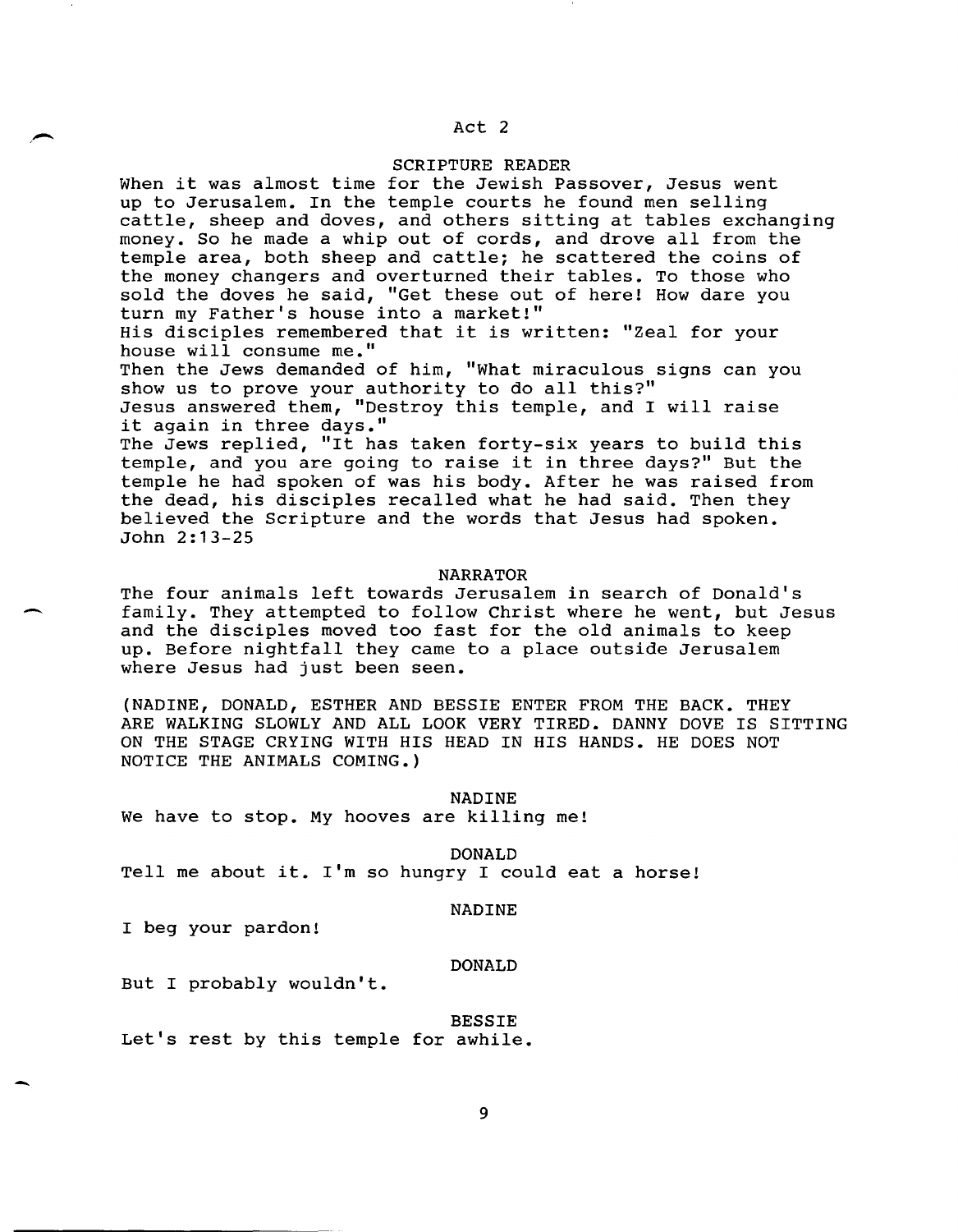(THEY APPROACH THE STAGE AND LOOK AROUND.)

DONALD

What a mess!

## ESTHER

(Seeing the bird.) Little birdie, what's the matter? Why are you crying?

DANNY

(He realizes that someone is there and stops crying. He punches out in defense.)

Who's cryin'?

# BESSIE

You were cute little birdy wirdy!

DANNY

Let's get something straight lady. First, I wasn't cryin. And second, I ain't cute, I ain't little and I sure ain't a birdy wirdy. I'm a dove. You can call me Danny Dove - unless you wanna step outside and fight about it?

ESTHER Nadine, we seem to have stumbled upon one of your relatives.

NADINE

Very funny.

-

-

#### DANNY

Who's the goat?

NADINE (Very defensively.) I am not a goat, thank you very much.

# DANNY

(Looking her over.) Oh yeah. I guess you're a lot bigger than a goat.

# DONALD

What happened here? What's this mess?

# DANNY

Jesus was here. He got real mad when he saw what the people were doin' to his Father's house. "My house will be a house of prayer," he said, "but you have made it a den of robbers."

BESSIE

What people did he say that to?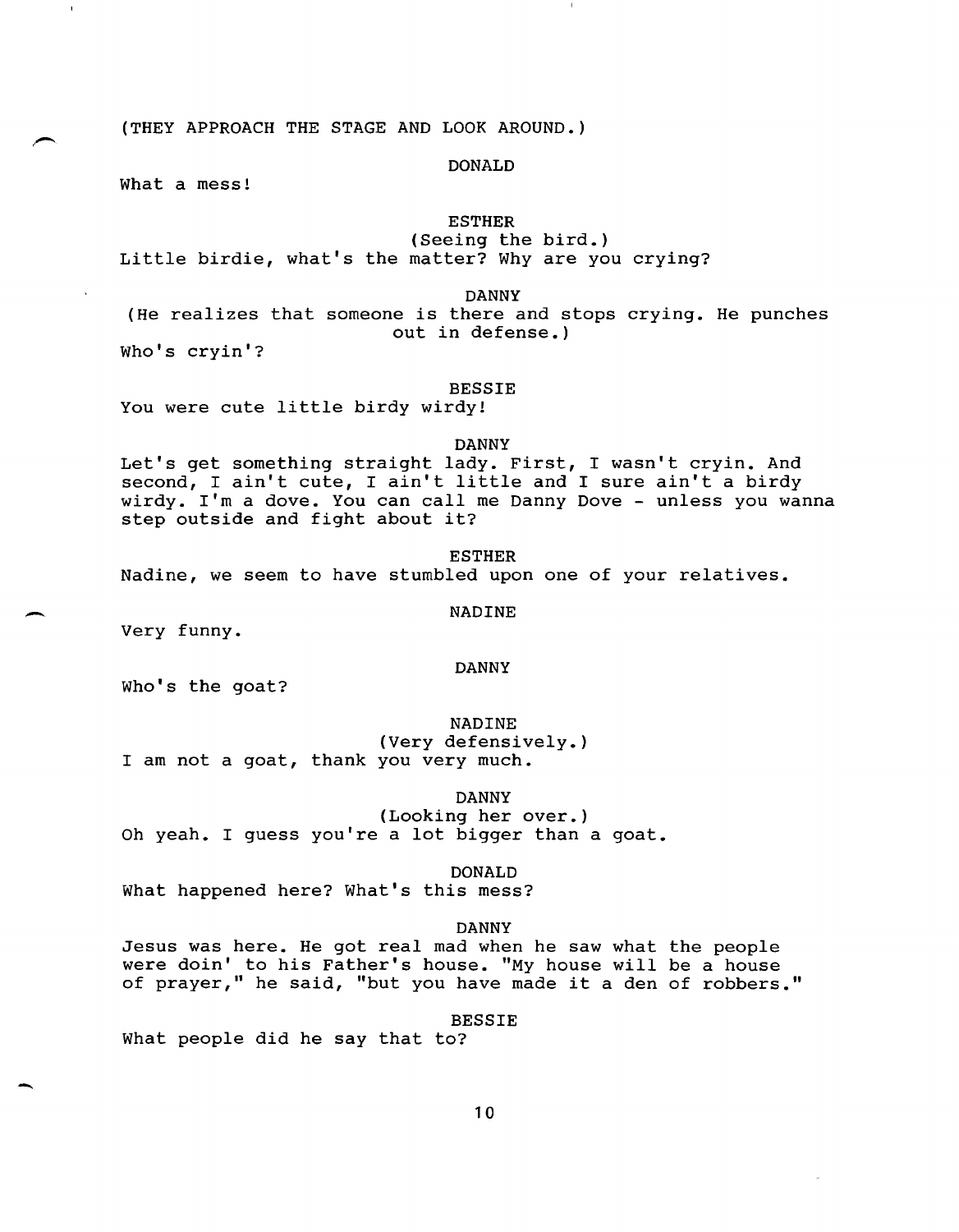DANNY

The big wigs. The chief priests and teachers of the law. They were sellin' things at the temple. (Pause.) Some of the people are turnin' against Jesus.

#### NADINE

What are they doing?

DANNY

I heard some of 'em talking about planning to kill Jesus. Don't worry though, 11m taking care of them.

# DONALD

How do you plan to do that?

#### DANNY

I've already started my plan. When I heard those people talkin' about killing Jesus, I did one of my fly by missions - if you get my drift. (Proudly.) I hit five of 'em right on the head.

# NADINE

Now I remember why I hate birds.

#### BESSIE

Danny, try and remember what Jesus said. He would have turned the other cheek.

#### NADINE

He did - in a twisted sort of way. But anyways, I agree with Danny! Anybody who tries to mess with Jesus has to mess with me first!

# ESTHER

Nadine, I'm sure you and the dovinator would make an excellent team, but don't you all see what's happening? This is exactly what the prophets wrote about in the great books. All of the things they said about Jesus are coming true.

#### BESSIE

The son of God is here on earth and the people are going to kill him.

#### DANNY

Maybe that's what you bunch of farm animals think. But I'm a dove, and a real dove wouldn't sit around and watch the best thing that's ever happened around here be taken away. No way, no how!

# ESTHER

Little bird...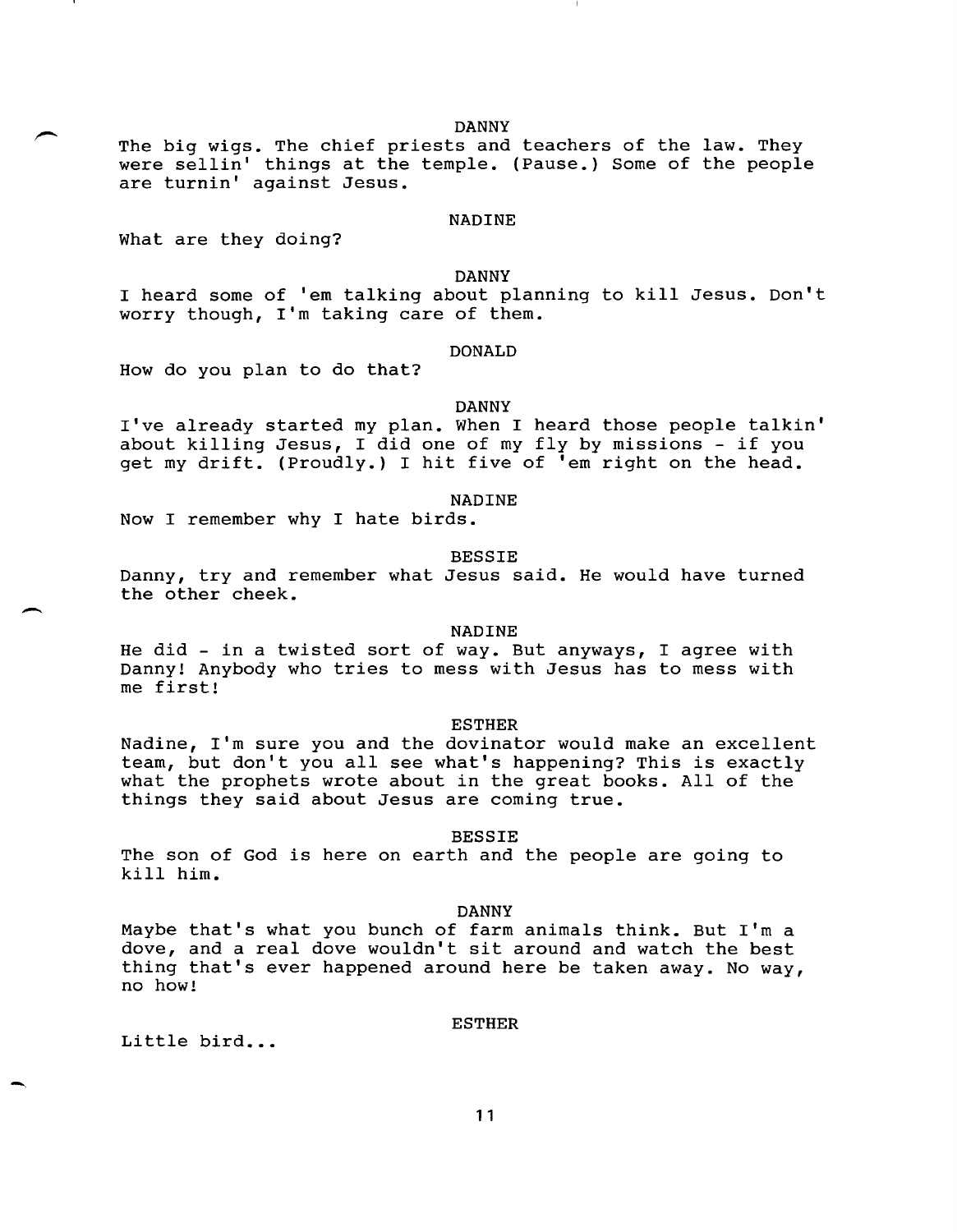DANNY (Interrupting.)

Danny.

ESTHER

Danny, don't you see? This is God's will. This is Jesus' will.

DANNY

To die!?

ESTHER

He has to die as a sacrifice for our sins.

NADINE

She's right, you know. This is God's gift to the world. It's the greatest gift of love ever given. The gift of Jesus' life is for forgiveness from our sins.

BESSIE

When Jesus was born, we knew this day would come. I just can't believe it's almost here.

ESTHER

We all need God's grace when we mess up. For all have sinned and fall short of the glory of God. (Pause.) Ooh! I like that. Somebody write it down.

# BESSIE

So God sent Jesus here so that we could be forgiven of our sins. Do you realize what an awesome gift of love that is?. That God sent his only son, knowing the pain and suffering he would go through here on earth?

#### DONALD

I'm afraid I don't have enough love that I could ever give a gift like that. (Pause.) My son and wife are missing. And when I think about losing them as a sacrifice for others, I just begin to get a picture of how much God loves every one of us.

ESTHER

Don't worry Donald, we're going to find them.

BESSIE

You haven't seen a young donkey and his mother, have you?

## DANNY

No.

 $\overline{\phantom{a}}$ 

-

## DONALD

We'd better be going then. We have to find Jesus. I think my family will be nearby.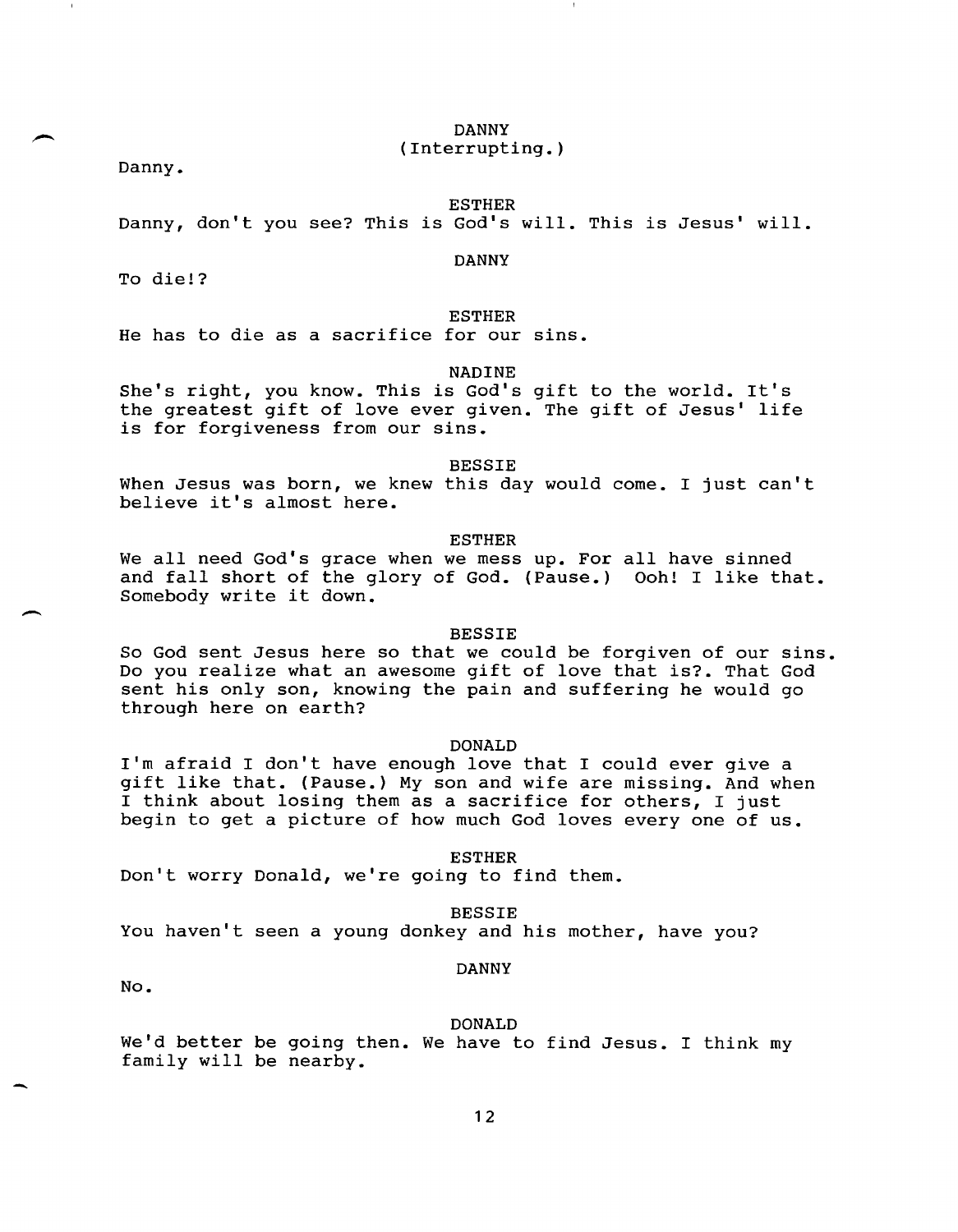DANNY Then I'm goin' with you. I heard that Jesus is going into Jerusalem. I know the way. Follow me!

 $\mathbf{1}$ 

SONG: FOLLOW ME

-

 $\mathbf{I}$ 

 $\overline{\phantom{0}}$ 

-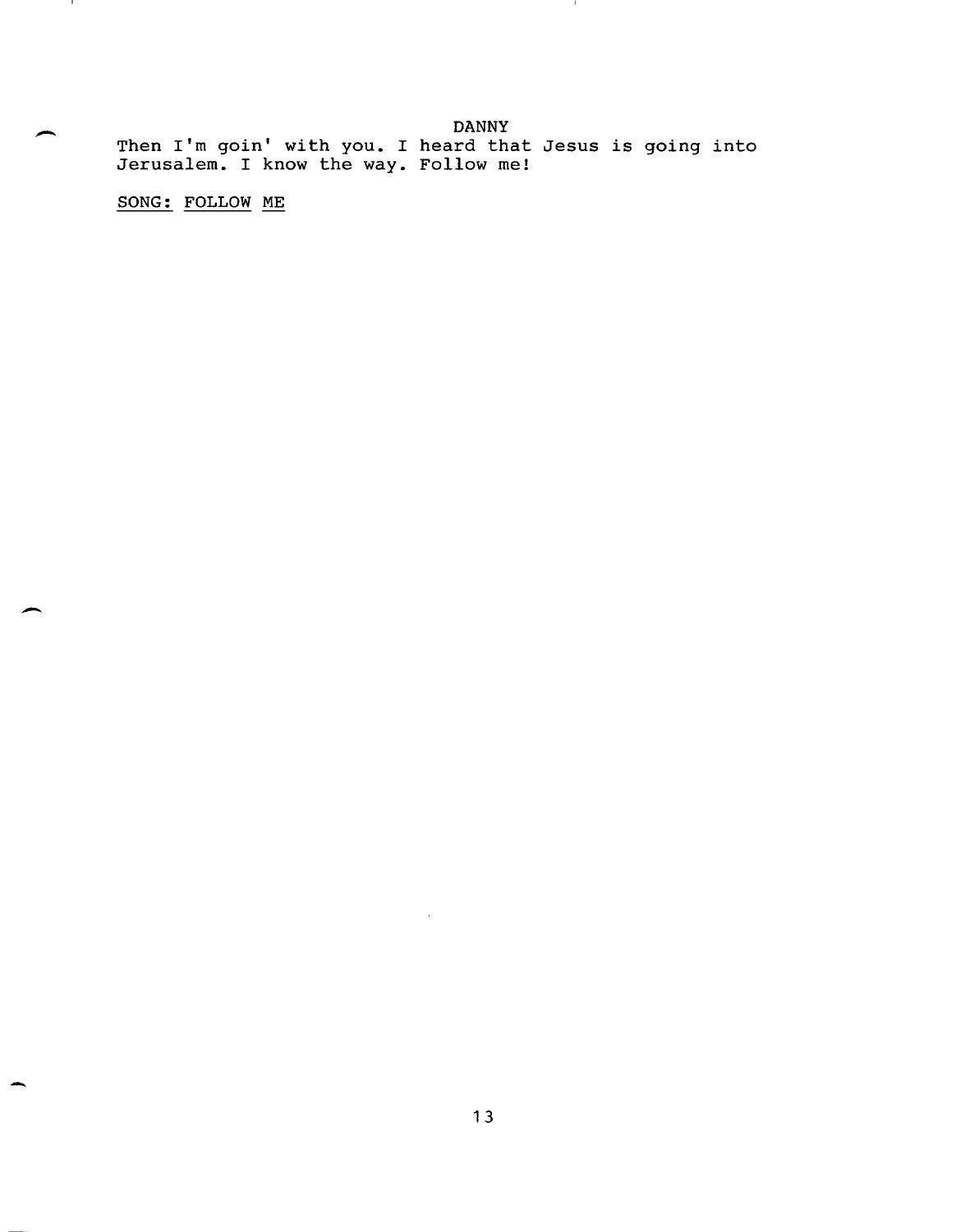# **Follow Me**

(Chorus) Follow me If you need the light that comes from the son, And if you need the rock to build your house on, And if you need the salt that makes up the earth, And if you need the ties that bind us as one.

I come to you when I can't go on and you help me make it through, I cried out you came, my life was saved today. You say to me..

(Chorus)

 $\overline{\phantom{a}}$ 

-

I was lost but now I'm found, was still but now I'm sound, I see the light again, I don't cry I smile, because I am your child. You say to me...

# (Chrous)

In your time of trial, he'll stand by you, he'll stay all through the night, Rest assured to know that Jesus loves you so. He'll say to you... (Chorus 2X)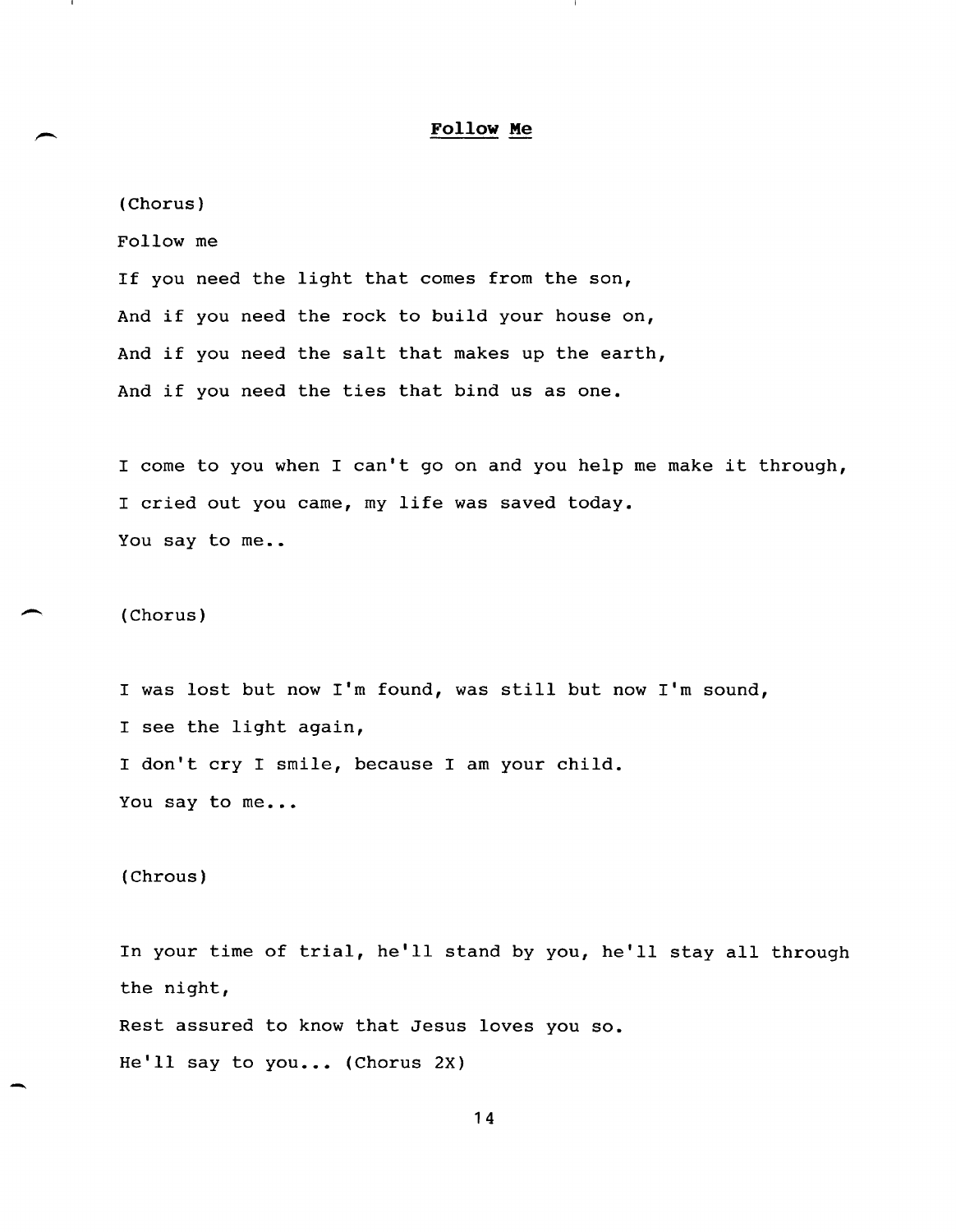# Act 3

# SCRIPTURE READER

"As Jesus approached Jerusalem and saw the city, he wept over it and said, "If you, even you, had only known on this day what would bring you peace - but now it is hidden from your eyes." Luke 19:41-42

(OLIVER OX WALKS OUT. HE LOOKS WEAK AND TIRED. SUDDENLY, TWO PESKY GOATS COME UP AND START TO ATTACK HIM. THEY KICK HIM AND HIT HIM. OLIVER FALLS TO THE GROUND AND LAYS THERE. GOATS TAKE HIS COLLAR AND RUN OFFSTAGE.)

## NARRATOR

The animals embarked on the last leg of the journey to Jerusalem. Though the road wasn't long, it seemed to last forever for Donald, as he frantically searched for his wife and son. And on the way to Jerusalem, the five animals had an encounter they would never forget.

(THE FIVE ANIMALS ARE WALKING. BESSIE, ESTHER, DONALD AND NADINE ARE ALL WORN FROM THE WALKING. THE YOUNG DANNY IS KEEPING UP JUST FINE THOUGH.)

# NADINE

(Quiet at first.) Ohhh! (Pauses, then a bit louder.) Ohhhh! (Pause, then dramatically grabs her back. Louder so that someone will respond.) Ohhhhh!

ESTHER

(Quickly. But not knowing how to say it.) Nadine...dear...my good friend...

#### ALL

Shut up!

,-

-

-

#### NADINE

I can't take this. My back is about to give out. Old horses just weren't designed for this kind of labor. I should be in a barn somewhere lying down, with some handsome farmer bringing me hay and water. And a servant to comb my mane. What have I done to deserve this? Someone please tell me what...

DANNY

You know, I think Mrs. Ed here is under the false impression that she's getting paid by the word - and that just ain't how it works.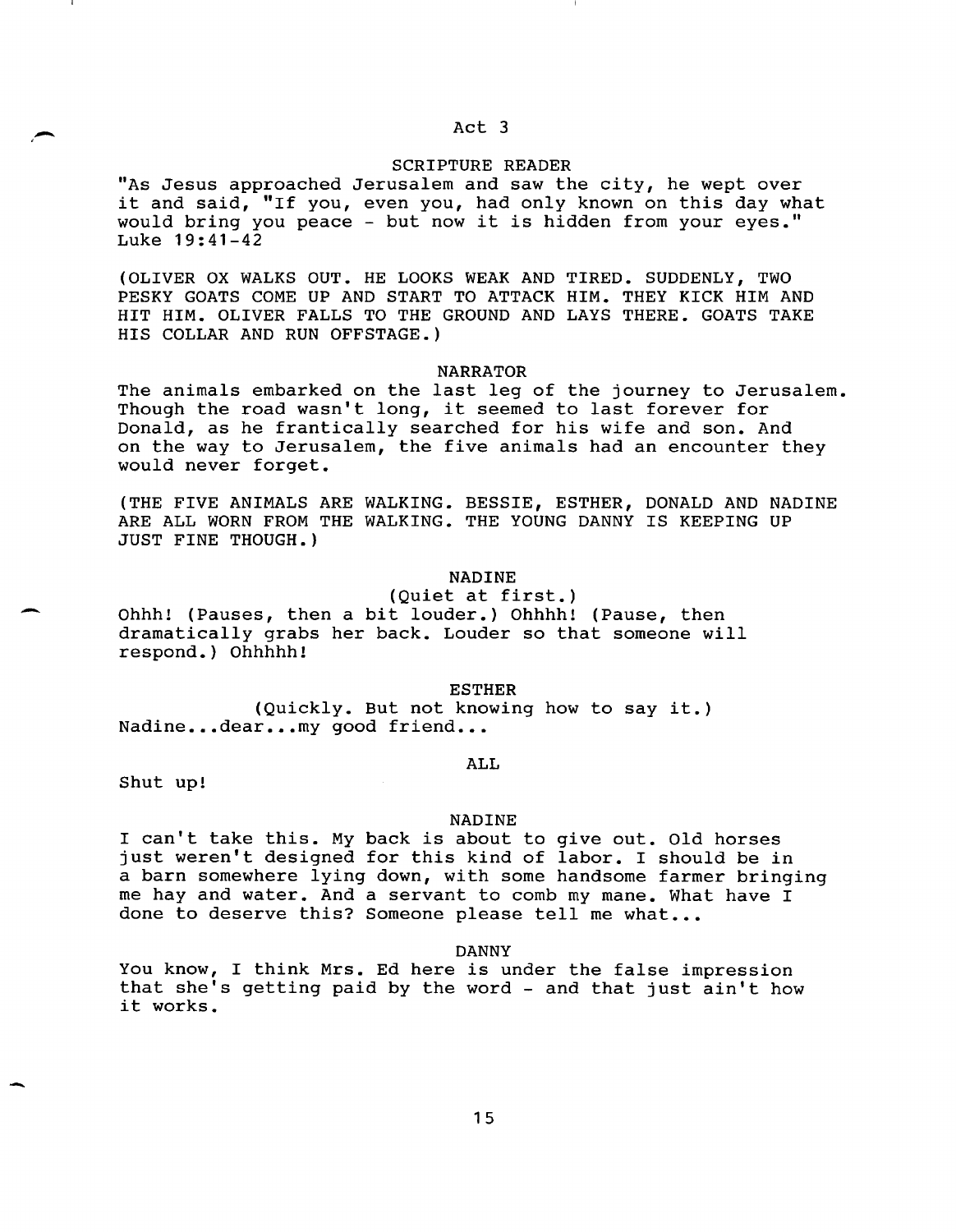ESTHER

Remember what Christ said Danny, "Do not judge, or you too will be judged."

DANNY

It ain't easy.

BESSIE

Trust us, (Esther joins in) we know.

NADINE

(Comes to a sudden stop and sniffs.)

Wait!

.-

-

-

# DONALD

What is it, Nadine?

NADINE

I think we're getting close to your family, Donald.

ESTHER

This is fantastic! Do you see them?

#### NADINE

No, but I think I smell donkey. (Takes a whiff, then starts to choke and gag from the smell.) I take that back, I'm SURE I smell donkey.

(NADINE STARTS TO LEAD THE GROUP, HOLDING HER NOSE IN THE AIR SNIFFING. SUDDENLY SHE KICKS OLIVER ON THE GROUND AND TRIPS. NADINE SCREAMS AND OLIVER THE OX CRIES OUT IN PAIN. NADINE AND THE OX ARE BOTH ON THE GROUND.)

#### BESSIE

Oh dear!

ESTHER How terrible, look at that poor ox!

NADINE That poor ox?! What about me? what about my back?

#### DONALD

what happened, sir?

#### OLIVER

Call me Oliver. I was walking along the road when these pesky goats came out of nowhere and attacked me. They took my collar. I'm already old and weak. I don't know if I can make it back to my farm.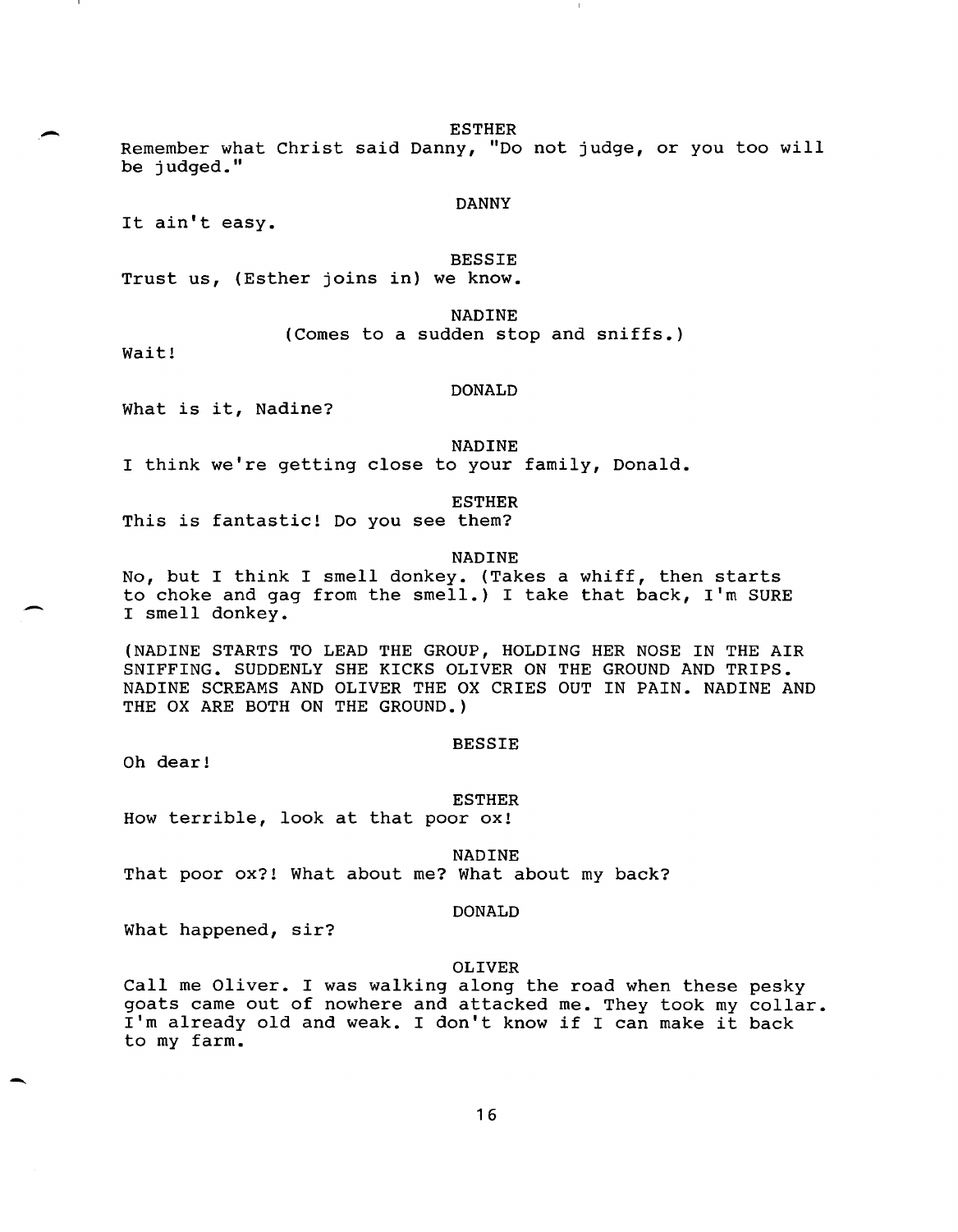BESSIE

(To the other animals.)

We have to help this poor ox.

NADINE

Am I going to sit here all day, or is somebody going to help me up?

(ALL IGNORE NADINE.)

# DONALD

I hate to be rude, but I have to get into Jerusalem. Jesus might already be there, and I have to find my family.

# ESTHER

We can't just leave this poor animal here on the side of the road. He'll die for sure.

DANNY

If those pesky goats come back,  $I'11$  take care of them.

BESSIE

It's not the goats I'm worried about, it's the hurt ox.

NADINE

I'm growing old down here.

## DONALD

But Jesus is probably in Jerusalem. If I wait too long, I won't find him, and I might never see my family again.

#### ESTHER

This ox is Jesus.

#### DONALD

What?

#### DANNY

I don't mean no disrespect to a nice cow like you, but them's fightin' words!

## NADINE

Oh look the moon is going by, there goes another month.

BESSIE

That's not anything against Jesus. Jesus said so himself.

# DONALD

He never said he was an ox.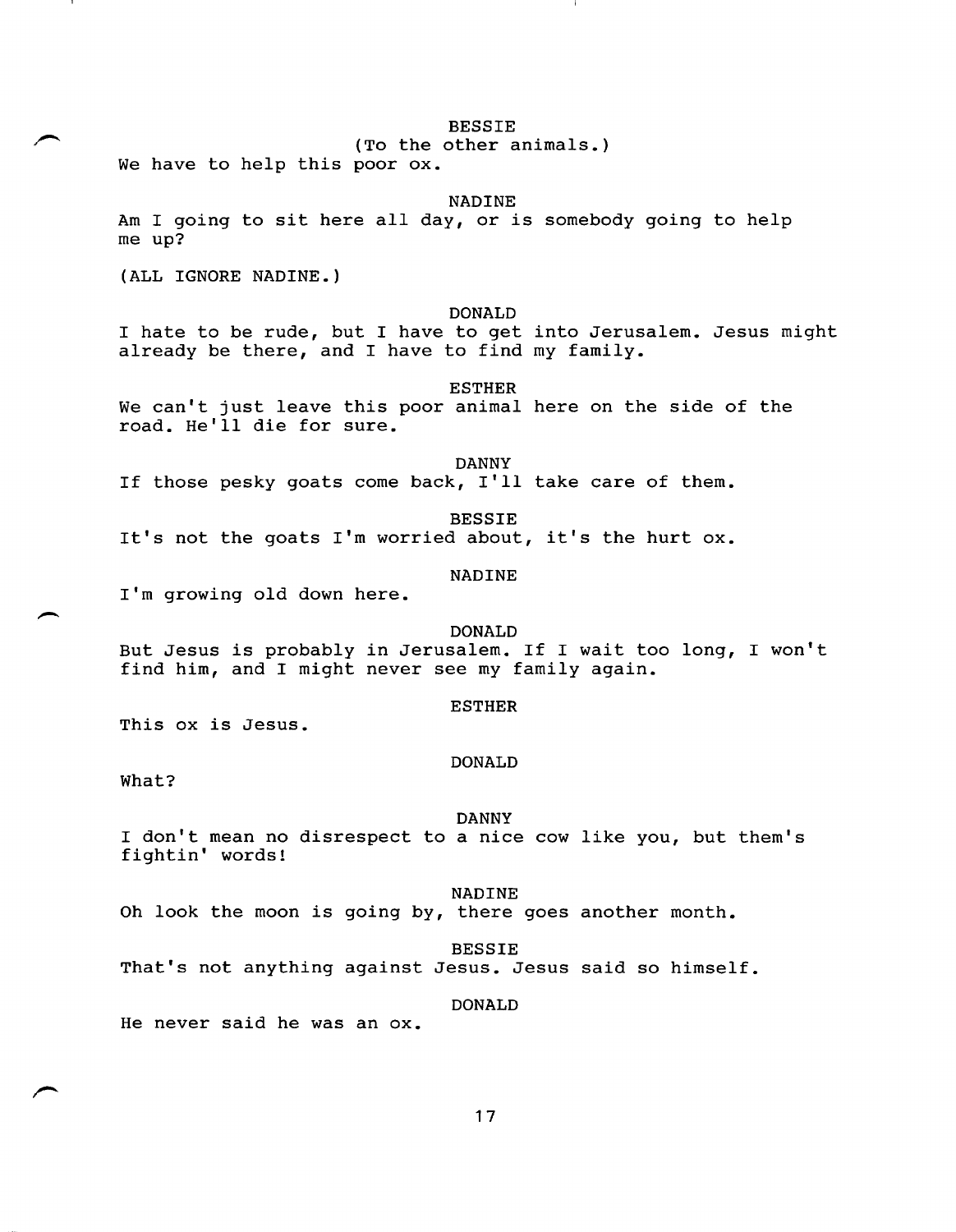#### ESTHER

Remember what Jesus said about the righteous when the Son of Man comes back?

#### BESSIE

The Lord will reward them for feeding him when he was hungry and caring for him when he was sick.

## DANNY

I remember, but they won't even know what God is talking about.

DONALD

I know too, they ask the Lord, "When did we see you hungry and feed you, or give you clothes when you needed them."

NADINE

# (Still on the ground.)

And the Lord will answer, "I tell you the truth, whatever you did for one of the least of these brothers of mine, you did for me." Great story. Now would somebody please help me up!!!!

(BESSIE GOES OVER AND STARTS TO HELP NADINE UP.)

#### DONALD

I know you're right, but I can't stay here. I have to go into Jerusalem.

(JUST AS NADINE IS ALMOST UP AND SAYS THANK YOU, A LOUD COMMOTION OF PEOPLE IS HEARD FROM THE BACK. BESSIE DROPS NADINE AND SHE FALLS TO THE GROUND AGAIN, BUT NOT WITHOUT SCREAMING.)

#### BESSIE

What is that?

#### ESTHER

Fly ahead and look, Danny.

(DANNY RUNS UPSTAGE AND LOOKS OUT.)

DANNY

It's Jesus! He's coming this way with a large crowd. (Pause.) And he's riding on a young donkey.

# OLIVER

Please, help me!

BESSIE

Quick, we've got to get Oliver out of the way before he's trampled.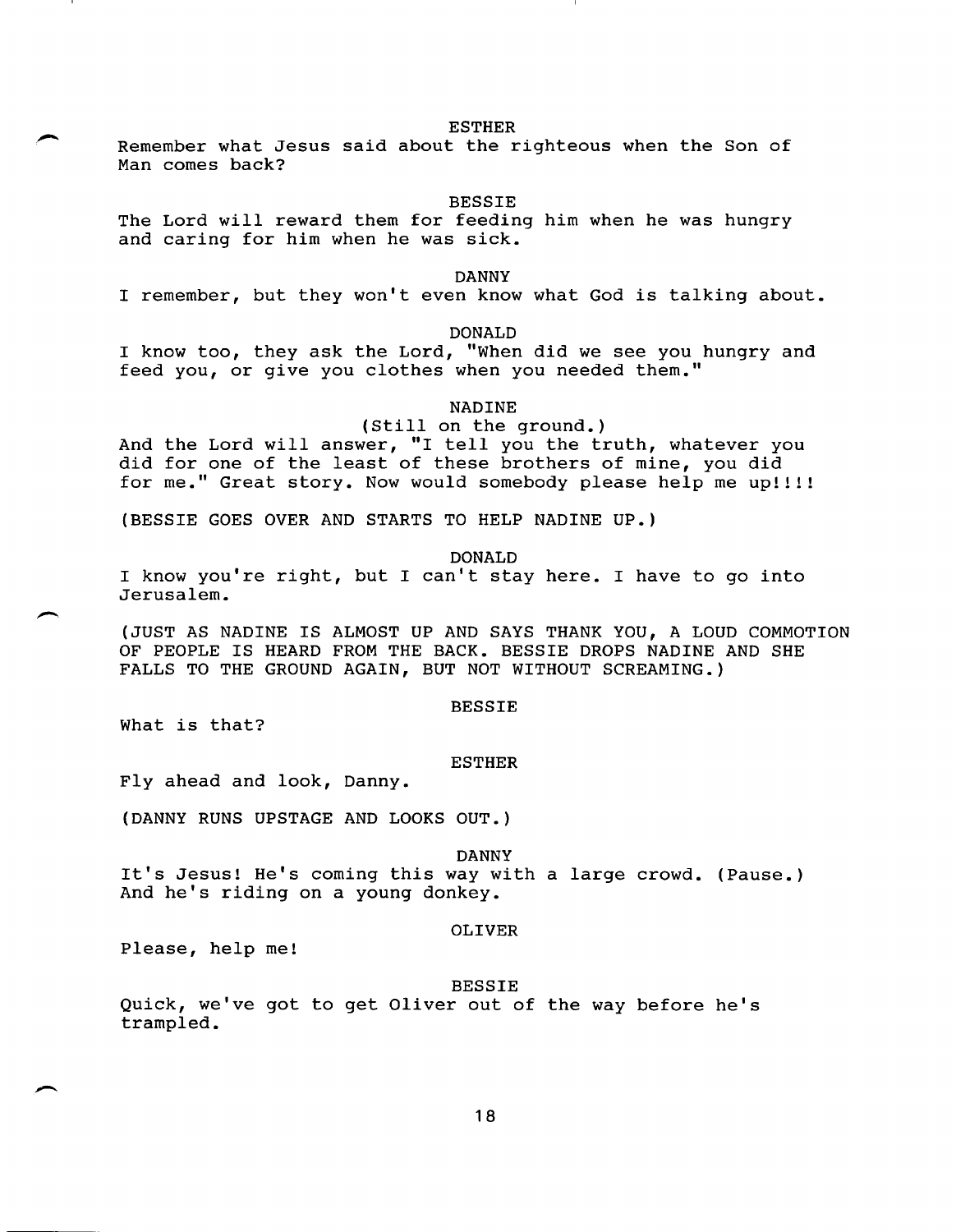(BESSIE QUICKLY HELPS NADINE UP AS DONALD SPEAKS. BESSIE, ESTHER, NADINE AND DANNY TRY AND MOVE THE OX, BUT THEY ARE NOT STRONG ENOUGH. NOISE ELEVATES.)

DONALD

My son is with Jesus. I have to go to him.

ESTHER

Help us. This animal will be killed.

(NOISE ELEVATES.)

#### DONALD

If I let him go by now, I might lose him in the crowd and never see him again.

(ANIMALS TRY DESPERATELY TO MOVE THE OX BUT ARE UNABLE. DONALD WANTS TO HELP, BUT STARTS TO GO TOWARD THE BACK WHERE THE NOISE IS GROWING LOUDER.)

#### DONALD

I'm sorry.

#### DANNY

Donald, please!

#### ESTHER

The crowd! It's coming!

# BESSIE AND NADINE

Donald!

(AS THE CROWD COMES FROM THE BACK TOWARD THE GROUP OF ANIMALS, DONALD LOOKS BACK AND FORTH BETWEEN HIS SON AND HIS FRIENDS HELPING THE OX. RIGHT AS THE CROWD IS COMING, HE QUICKLY HELPS THE ANIMALS. THEY SUCCESSFULLY MOVE OLIVER OUT OF THE WAY. THE CROWD COMES QUICKLY UPON THEM AND PUSHES THEM TO THE SIDE. DONALD CANNOT SEE. JESUS GOES ON STAGE WITH THE YOUNG DONKEY. THE PEOPLE ARE JUST MAKING NOISE, NONE OF IT IS COMPREHENDABLE, EXCEPT FOR THE CHILDREN SHOUTING HOSANNA! THE ANIMALS PEEK UP OVER THE CROWD.)

#### ESTHER

Donald, can you see your son?

#### DONALD

No!

(THE NOISE MAKES EVERYTHING CHAOTIC.)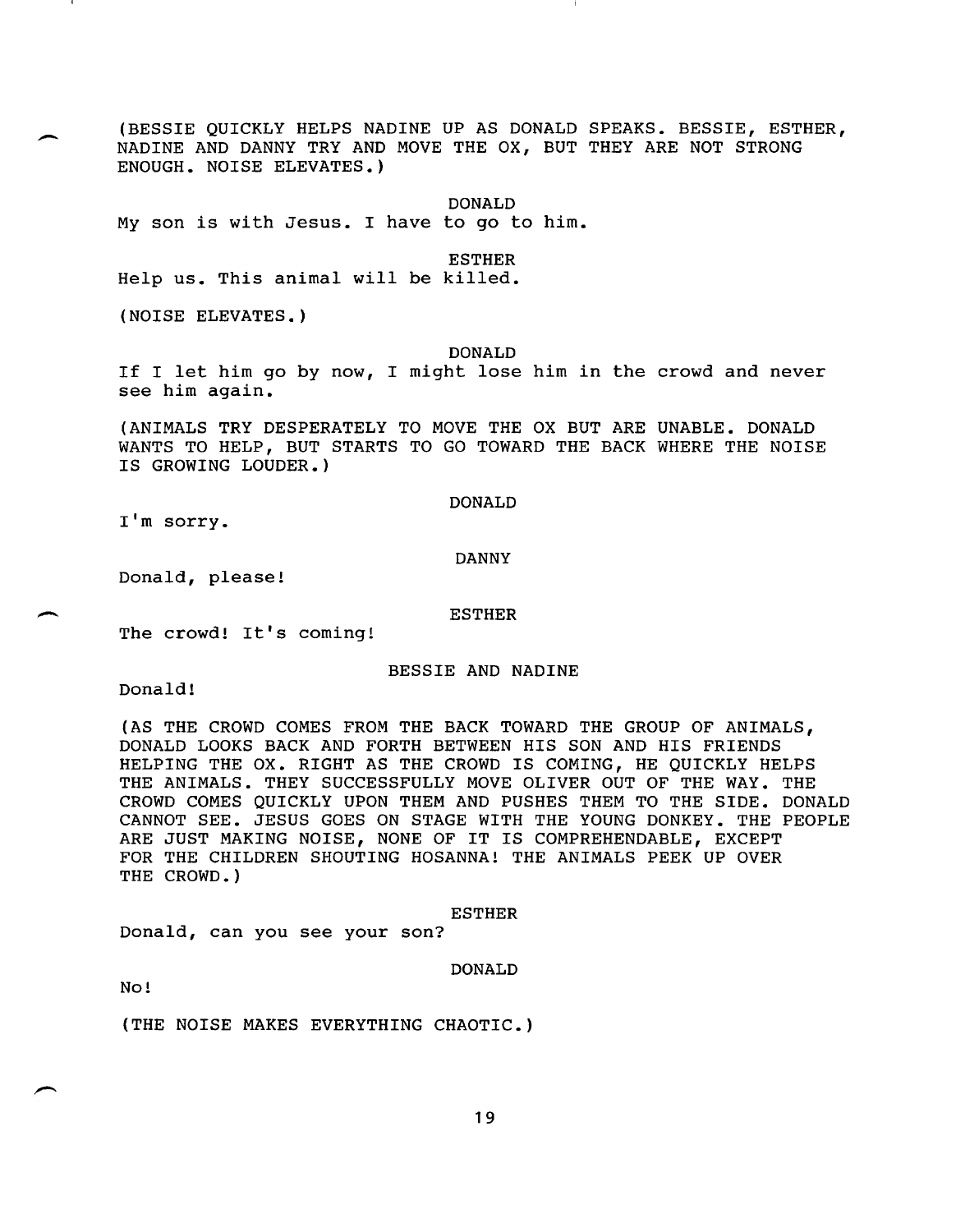DONALD

Help me! Somebody help me!

(SUDDENLY EVERYTHING BECOMES QUIET.)

NADINE

What happened?

(JESUS MOTIONS FOR THE CROWD TO BREAK. THEY DIVIDE, LEAVING A WALKWAY BETWEEN DONALD AND HIS SON.)

BESSIE

Donald! Your son!

.-

-

## DONALD

Jesus really does remember me!

(ALL FREEZE AS THE MUSIC INTRO. BEGINS.)

# SCRIPTURE READER

"Jesus did many other things as well. If every one of them were written down, I suppose that even the whole world would not have room for the books that would be written." John 21:25

SONG: 'TIL THE END OF TIME